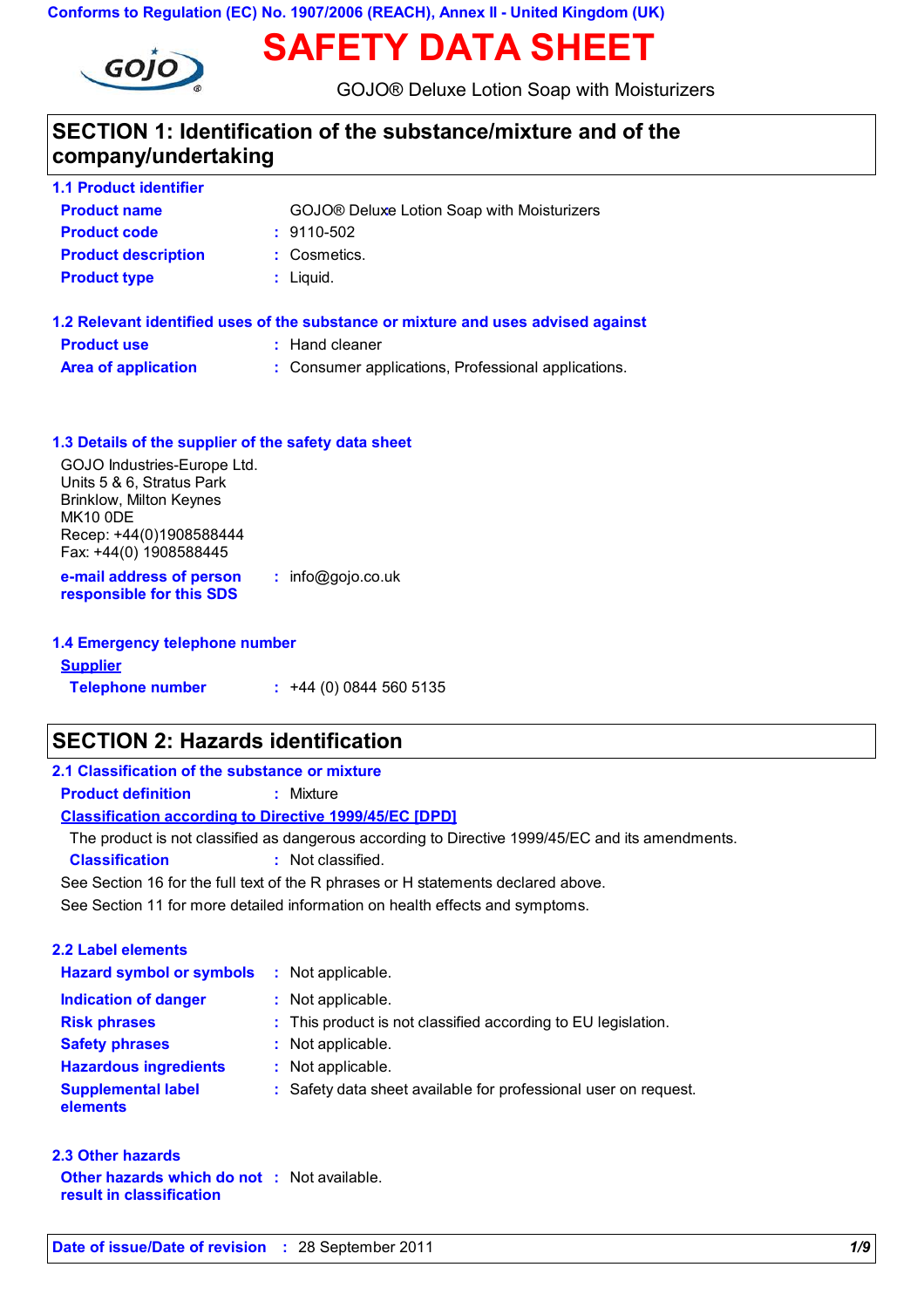### **SECTION 3: Composition/information on ingredients**

**:**

**Substance/mixture** 

|                                   |                          |               |                                                                            | <b>Classification</b>                                                         |             |
|-----------------------------------|--------------------------|---------------|----------------------------------------------------------------------------|-------------------------------------------------------------------------------|-------------|
| <b>Product/ingredient</b><br>name | <b>Identifiers</b>       | $\frac{9}{6}$ | 67/548/EEC                                                                 | <b>Regulation (EC) No.</b><br>1272/2008 [CLP]                                 | <b>Type</b> |
| Sulfochem B-27 DM                 | $\overline{\phantom{0}}$ | $10 - 20$     | Xi; R36/38                                                                 | Skin Irrit. 2, H315<br>Eye Irrit. 2, H319                                     | [1]         |
|                                   |                          |               | See section 16 for the<br>full text of the R-<br>phrases declared<br>above | See Section 16 for the<br>full text of the H<br>statements declared<br>above. |             |

There are no additional ingredients present which, within the current knowledge of the supplier and in the concentrations applicable, are classified as hazardous to health or the environment and hence require reporting in this section.

Type

[1] Substance classified with a health or environmental hazard

[2] Substance with a workplace exposure limit

[3] Substance meets the criteria for PBT according to Regulation (EC) No. 1907/2006, Annex XIII

[4] Substance meets the criteria for vPvB according to Regulation (EC) No. 1907/2006, Annex XIII

Occupational exposure limits, if available, are listed in Section 8.

### **SECTION 4: First aid measures**

#### **4.1 Description of first aid measures**

| <b>Eye contact</b>                | : Immediately flush eyes with plenty of water, occasionally lifting the upper and lower<br>eyelids. Check for and remove any contact lenses. Get medical attention if irritation<br>occurs. |
|-----------------------------------|---------------------------------------------------------------------------------------------------------------------------------------------------------------------------------------------|
| <b>Inhalation</b>                 | : No special measures are required.                                                                                                                                                         |
| <b>Skin contact</b>               | : No special measures required.                                                                                                                                                             |
| <b>Ingestion</b>                  | : Do not induce vomiting unless directed to do so by medical personnel. Get medical<br>attention if symptoms occur.                                                                         |
| <b>Protection of first-aiders</b> | : No action shall be taken involving any personal risk or without suitable training.                                                                                                        |

#### **4.2 Most important symptoms and effects, both acute and delayed**

### **Potential acute health effects**

| <b>Eye contact</b>           | : No known significant effects or critical hazards. |
|------------------------------|-----------------------------------------------------|
| <b>Inhalation</b>            | : No known significant effects or critical hazards. |
| <b>Skin contact</b>          | : No known significant effects or critical hazards. |
| <b>Ingestion</b>             | : No known significant effects or critical hazards. |
| Over-exposure signs/symptoms |                                                     |
| <b>Eye contact</b>           | : No specific data.                                 |
| <b>Inhalation</b>            | : No specific data.                                 |
| <b>Skin contact</b>          | : No specific data.                                 |
| <b>Ingestion</b>             | : No specific data.                                 |

#### **4.3 Indication of any immediate medical attention and special treatment needed**

| <b>Notes to physician</b> | : Treat symptomatically. Contact poison treatment specialist immediately if large<br>quantities have been ingested or inhaled. |
|---------------------------|--------------------------------------------------------------------------------------------------------------------------------|
|                           |                                                                                                                                |

**Specific treatments :** No specific treatment.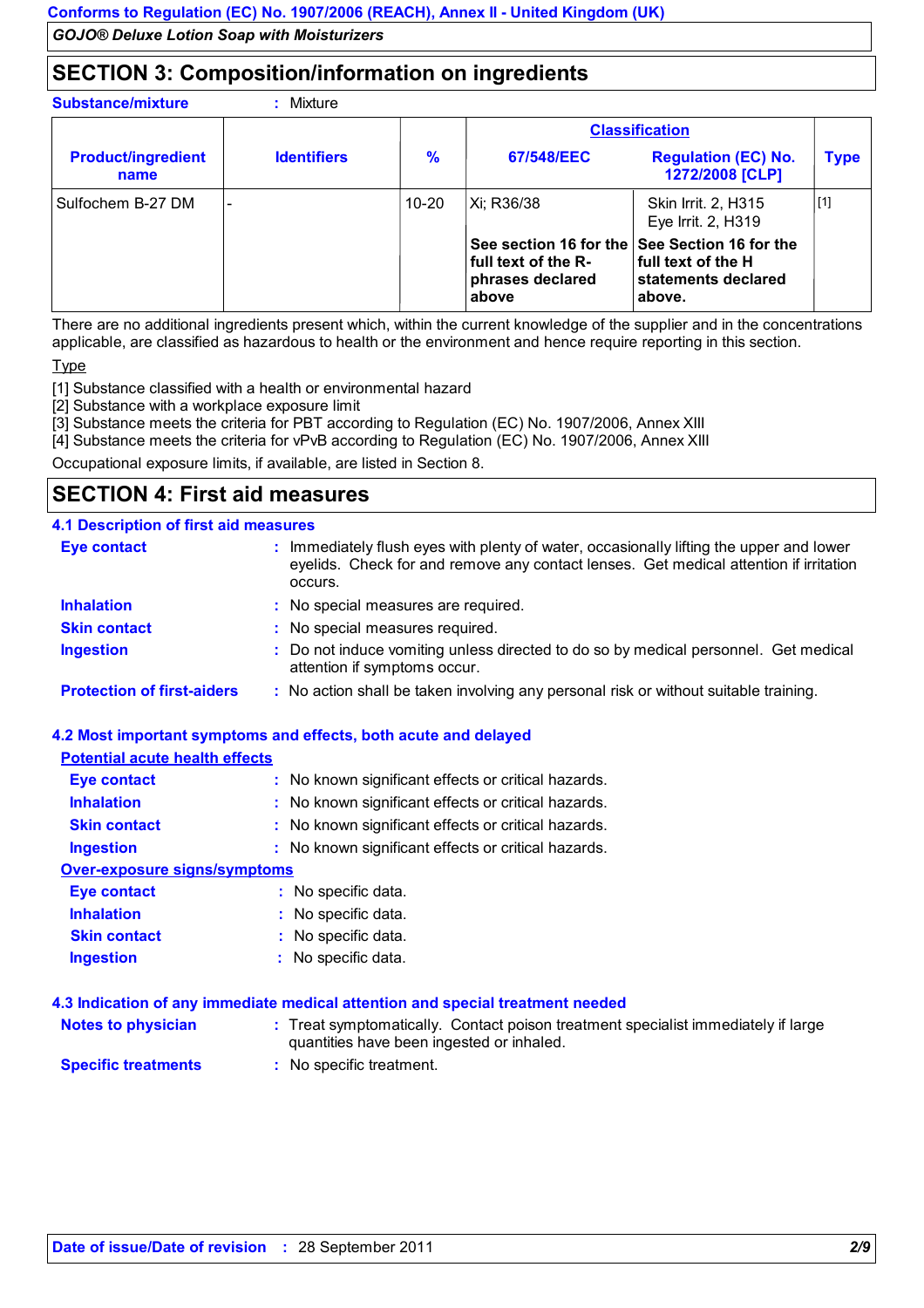### **SECTION 5: Firefighting measures**

| 5.1 Extinguishing media                                   |                                                                                                                                                                                                                                                                                                                                                                     |
|-----------------------------------------------------------|---------------------------------------------------------------------------------------------------------------------------------------------------------------------------------------------------------------------------------------------------------------------------------------------------------------------------------------------------------------------|
| <b>Suitable extinguishing</b><br>media                    | $\therefore$ Use an extinguishing agent suitable for the surrounding fire. Use dry chemical, $CO2$ ,<br>alcohol-resistant foam or water spray (fog).                                                                                                                                                                                                                |
| <b>Unsuitable extinguishing</b><br>media                  | : None known.                                                                                                                                                                                                                                                                                                                                                       |
| 5.2 Special hazards arising from the substance or mixture |                                                                                                                                                                                                                                                                                                                                                                     |
| <b>Hazards from the</b><br>substance or mixture           | : In a fire or if heated, a pressure increase will occur and the container may burst.                                                                                                                                                                                                                                                                               |
| <b>Hazardous combustion</b><br>products                   | Decomposition products may include the following materials:<br>carbon dioxide<br>carbon monoxide<br>sulfur oxides                                                                                                                                                                                                                                                   |
| <b>5.3 Advice for firefighters</b>                        |                                                                                                                                                                                                                                                                                                                                                                     |
| fighters                                                  | Special precautions for fire-: Promptly isolate the scene by removing all persons from the vicinity of the incident if<br>there is a fire. No action shall be taken involving any personal risk or without suitable<br>training.                                                                                                                                    |
| <b>Special protective</b><br>equipment for fire-fighters  | Fire-fighters should wear appropriate protective equipment and self-contained<br>breathing apparatus (SCBA) with a full face-piece operated in positive pressure mode.<br>Clothing for fire-fighters (including helmets, protective boots and gloves) conforming<br>to European standard EN 469 will provide a basic level of protection for chemical<br>incidents. |

### **SECTION 6: Accidental release measures**

| 6.1 Personal precautions, protective equipment and emergency procedures |  |                                                                                                                                                                                                                           |  |  |
|-------------------------------------------------------------------------|--|---------------------------------------------------------------------------------------------------------------------------------------------------------------------------------------------------------------------------|--|--|
| For non-emergency<br>personnel                                          |  | : No special measures required.                                                                                                                                                                                           |  |  |
| For emergency responders                                                |  | : If specialised clothing is required to deal with the spillage, take note of any information<br>in Section 8 on suitable and unsuitable materials. See also Section 8 for additional<br>information on hygiene measures. |  |  |
| <b>6.2 Environmental</b><br>precautions                                 |  | : Dilute with plenty of water. Avoid dispersal of spilt material and runoff and contact<br>with soil, waterways, drains and sewers.                                                                                       |  |  |
| 6.3 Methods and materials for containment and cleaning up               |  |                                                                                                                                                                                                                           |  |  |
| <b>Small spill</b>                                                      |  | : Absorb with an inert material and place in an appropriate waste disposal container.                                                                                                                                     |  |  |
| Large spill                                                             |  | : Not applicable.                                                                                                                                                                                                         |  |  |
| 6.4 Reference to other<br><b>sections</b>                               |  | : See Section 1 for emergency contact information.<br>See Section 8 for information on appropriate personal protective equipment.<br>See Section 13 for additional waste treatment information.                           |  |  |

# **SECTION 7: Handling and storage**

The information in this section contains generic advice and guidance. The list of Identified Uses in Section 1 should be consulted for any available use-specific information provided in the Exposure Scenario(s).

| 7.1 Precautions for safe handling                                                    |                                                                |
|--------------------------------------------------------------------------------------|----------------------------------------------------------------|
| <b>Protective measures</b>                                                           | : No special measures are required.                            |
| <b>Advice on general</b><br>occupational hygiene                                     | : Good hygiene practices and housekeeping measures             |
| <b>7.2 Conditions for safe</b><br>storage, including any<br><i>incompatibilities</i> | : Store in original container, protected from direct sunlight. |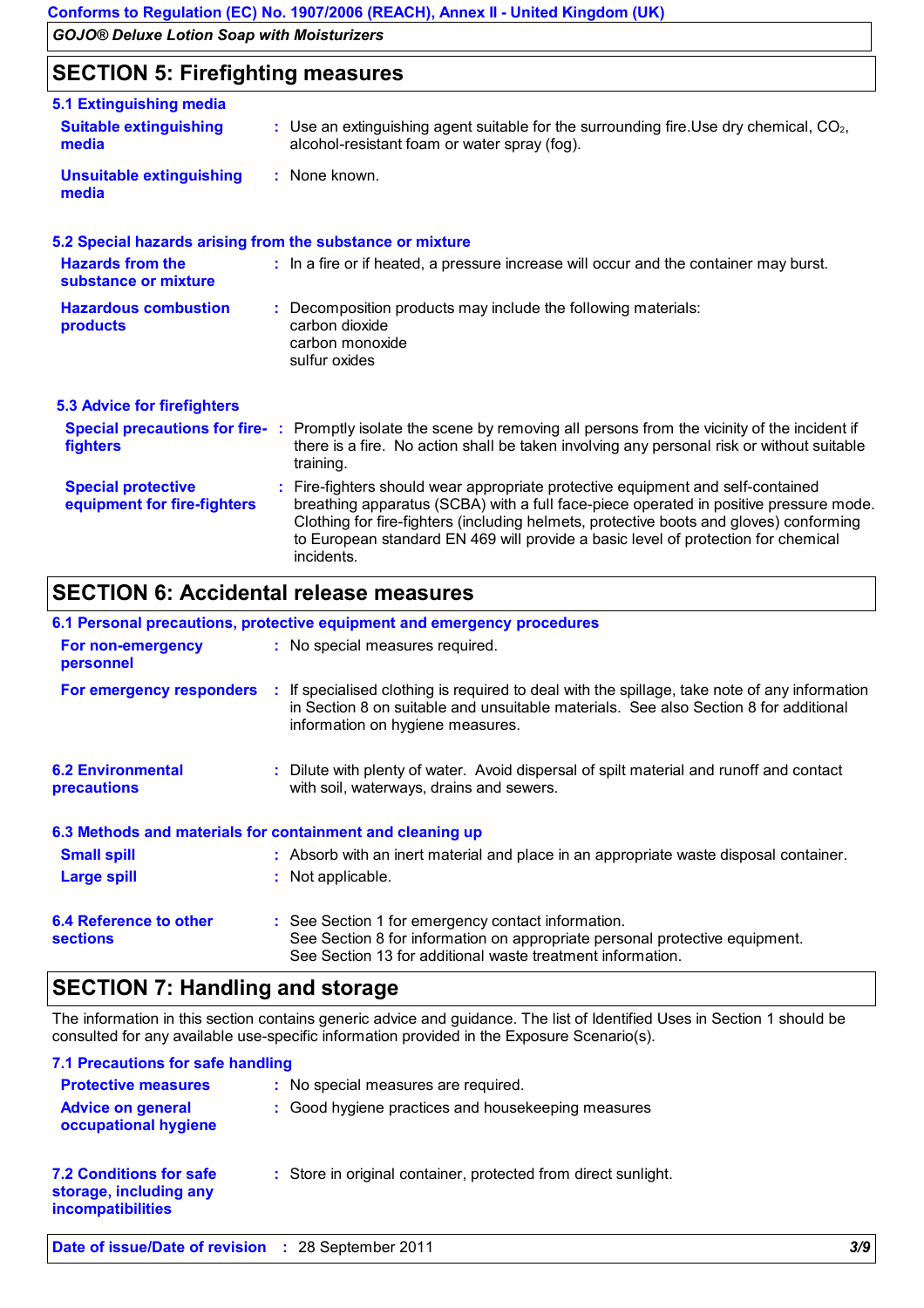### **SECTION 7: Handling and storage**

#### **7.3 Specific end use(s)**

**Recommendations : Industrial sector specific : solutions** : Not available. : Not available.

### **SECTION 8: Exposure controls/personal protection**

The information in this section contains generic advice and guidance. The list of Identified Uses in Section 1 should be consulted for any available use-specific information provided in the Exposure Scenario(s).

#### **8.1 Control parameters**

**Occupational exposure limits**

No exposure limit value known.

**Recommended monitoring procedures** No special measures are required. **:** handling of larger amounts : If this product contains ingredients with exposure limits, personal, workplace atmosphere or biological monitoring may be required to determine the effectiveness of the ventilation or other control measures and/or the necessity to use respiratory protective equipment. Reference should be made to European Standard EN 689 for methods for the assessment of exposure by inhalation to chemical agents and national guidance documents for methods for the determination of hazardous substances.

#### **Derived effect levels**

No DELs available.

#### **Predicted effect concentrations**

No PECs available.

#### **8.2 Exposure controls**

| <b>Appropriate engineering</b><br><b>controls</b> | : No special ventilation requirements. Good general ventilation should be sufficient to<br>control worker exposure to airborne contaminants.                                       |  |
|---------------------------------------------------|------------------------------------------------------------------------------------------------------------------------------------------------------------------------------------|--|
| <b>Individual protection measures</b>             |                                                                                                                                                                                    |  |
| <b>Hygiene measures</b>                           | : No special measures are required. However, in compliance with good industrial<br>hygiene practice, exposure to any chemical should be kept to a minimum.                         |  |
| <b>Eye/face protection</b>                        | : Safety eyewear complying with an approved standard should be used when a risk<br>assessment indicates this is necessary to avoid exposure to liquid splashes, mists or<br>dusts. |  |
| <b>Skin protection</b>                            |                                                                                                                                                                                    |  |
| <b>Hand protection</b>                            | : No special protection is required.                                                                                                                                               |  |
| <b>Body protection</b>                            | : No special protection is required.                                                                                                                                               |  |
| <b>Other skin protection</b>                      | : No special protection is required.                                                                                                                                               |  |
| <b>Respiratory protection</b>                     | : No special protection is required.                                                                                                                                               |  |
| <b>Environmental exposure</b><br><b>controls</b>  | : Avoid dispersal of spilt material and runoff and contact with soil, waterways, drains<br>and sewers.                                                                             |  |

### **SECTION 9: Physical and chemical properties**

| 9.1 Information on basic physical and chemical properties |                       |  |  |  |
|-----------------------------------------------------------|-----------------------|--|--|--|
| <b>Appearance</b>                                         |                       |  |  |  |
| <b>Physical state</b>                                     | $:$ Liquid.           |  |  |  |
| <b>Colour</b>                                             | $:$ Pink              |  |  |  |
| <b>Odour</b>                                              | $:$ Floral.           |  |  |  |
| <b>Odour threshold</b>                                    | : Not available.      |  |  |  |
| рH                                                        | $: 4.5 \text{ to } 9$ |  |  |  |
| <b>Melting point/freezing point</b>                       | $:$ Not available.    |  |  |  |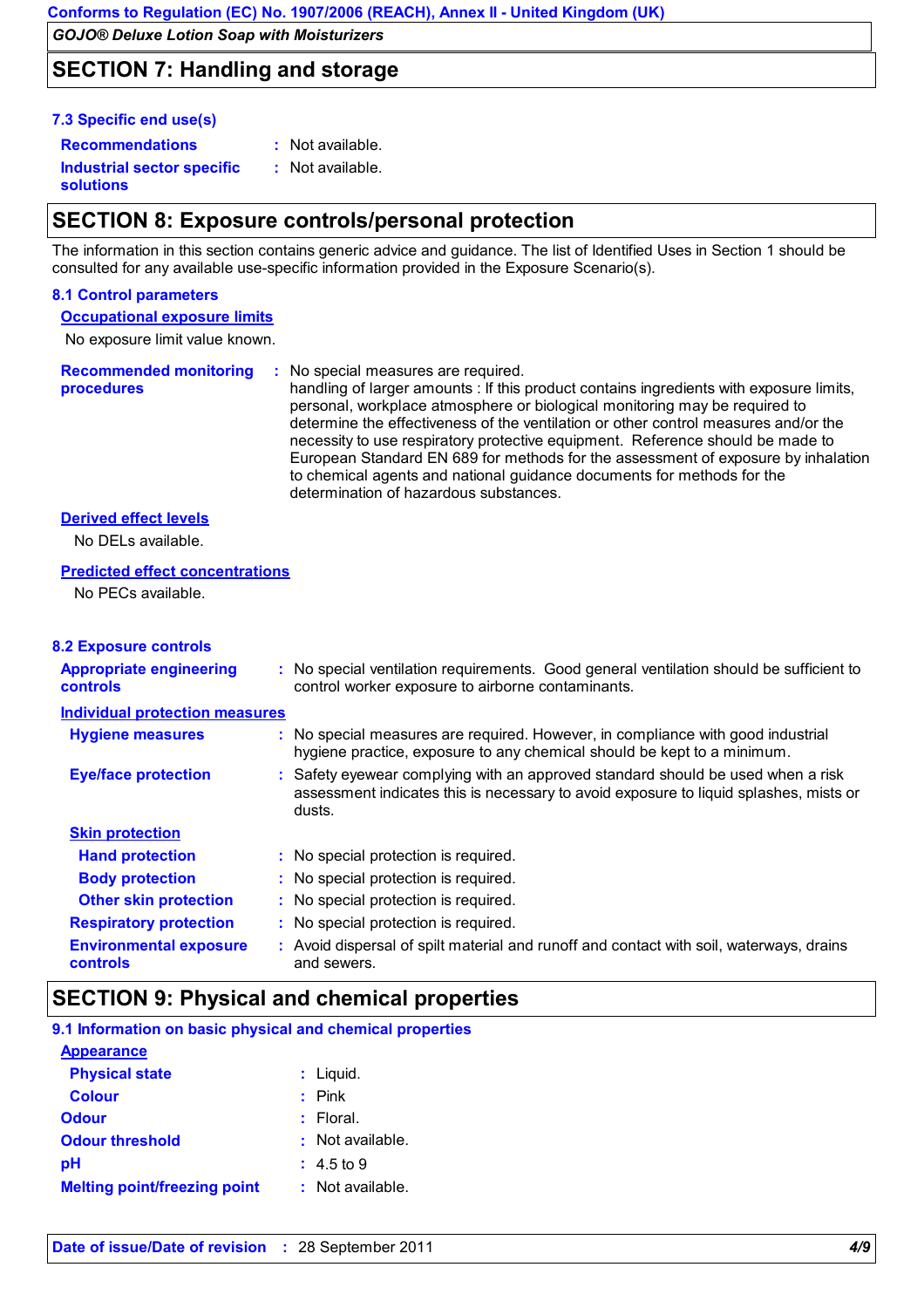### **SECTION 9: Physical and chemical properties**

|    | : Not available.   |
|----|--------------------|
| t  | Not applicable.    |
| ÷. | Not available.     |
|    | Not available.     |
| t. | Not applicable.    |
|    | Not applicable.    |
| ÷  | Not available.     |
| ÷. | Not available.     |
|    | Not available.     |
| ŧ  | Not available.     |
|    | Miscible in water. |
| t. | Not available.     |
| ÷. | Not applicable.    |
| ÷  | Not available.     |
| t. | Not available.     |
|    | Not applicable.    |
| t  | None.              |
|    |                    |

### **9.2 Other information**

No additional information.

# **SECTION 10: Stability and reactivity**

| <b>10.1 Reactivity</b>                          | : No specific test data related to reactivity available for this product or its ingredients.                                    |
|-------------------------------------------------|---------------------------------------------------------------------------------------------------------------------------------|
| <b>10.2 Chemical stability</b>                  | : The product is stable.                                                                                                        |
| <b>reactions</b>                                | 10.3 Possibility of hazardous : Under normal conditions of storage and use, hazardous reactions will not occur.                 |
| <b>10.4 Conditions to avoid</b>                 | $:$ None known.                                                                                                                 |
| <b>10.5 Incompatible materials</b>              | : Reactive or incompatible with the following materials: oxidizing materials, reducing<br>materials, metals, acids and alkalis. |
| <b>10.6 Hazardous</b><br>decomposition products | : Under normal conditions of storage and use, hazardous decomposition products<br>should not be produced.                       |

# **SECTION 11: Toxicological information**

| 11.1 Information on toxicological effects |                        |     |
|-------------------------------------------|------------------------|-----|
| <b>Acute toxicity</b>                     |                        |     |
| <b>Conclusion/Summary</b>                 | $:$ Not available.     |     |
| <b>Irritation/Corrosion</b>               |                        |     |
| <b>Conclusion/Summary</b>                 | $:$ Not available.     |     |
| <b>Sensitiser</b>                         |                        |     |
| <b>Conclusion/Summary</b>                 | $:$ Not available.     |     |
| <b>Mutagenicity</b>                       |                        |     |
| <b>Conclusion/Summary</b>                 | $:$ Not available.     |     |
| Date of issue/Date of revision            | 28 September 2011<br>÷ | 5/9 |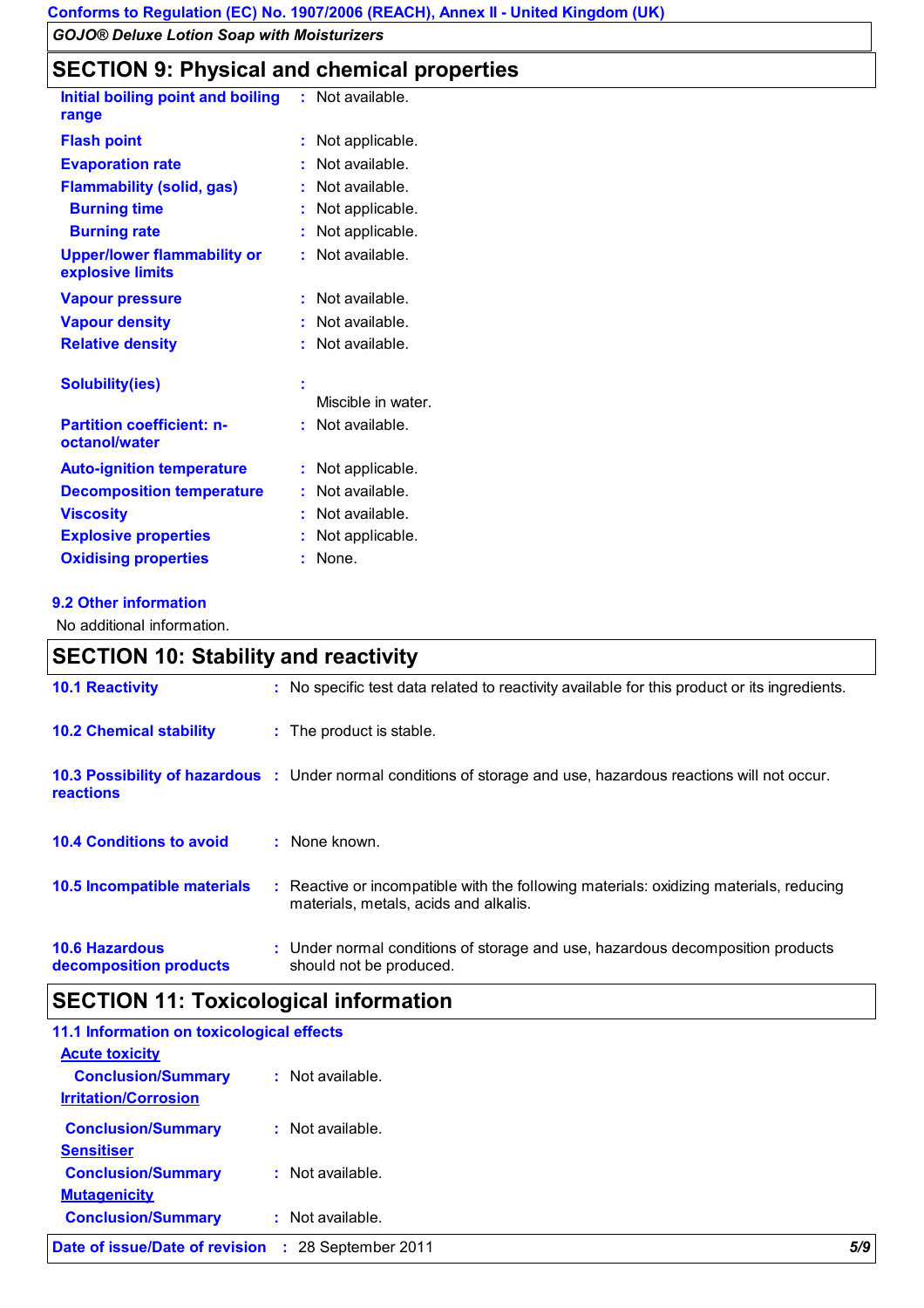### **SECTION 11: Toxicological information**

| <b>Carcinogenicity</b>                                 |                                                                                          |  |
|--------------------------------------------------------|------------------------------------------------------------------------------------------|--|
| <b>Conclusion/Summary</b>                              | : Not available.                                                                         |  |
| <b>Reproductive toxicity</b>                           |                                                                                          |  |
| <b>Conclusion/Summary</b>                              | Not available.<br>t.                                                                     |  |
| <b>Teratogenicity</b>                                  |                                                                                          |  |
| <b>Conclusion/Summary</b>                              | : Not available.                                                                         |  |
| <b>Information on the likely</b><br>routes of exposure | Not available.<br>t.                                                                     |  |
| <b>Potential acute health effects</b>                  |                                                                                          |  |
| <b>Inhalation</b>                                      | No known significant effects or critical hazards.<br>÷.                                  |  |
| <b>Ingestion</b>                                       | No known significant effects or critical hazards.                                        |  |
| <b>Skin contact</b>                                    | No known significant effects or critical hazards.<br>÷.                                  |  |
| <b>Eye contact</b>                                     | No known significant effects or critical hazards.                                        |  |
|                                                        | Symptoms related to the physical, chemical and toxicological characteristics             |  |
| <b>Inhalation</b>                                      | No specific data.<br>t.                                                                  |  |
|                                                        |                                                                                          |  |
| <b>Ingestion</b>                                       | No specific data.                                                                        |  |
| <b>Skin contact</b>                                    | No specific data.                                                                        |  |
| <b>Eye contact</b>                                     | No specific data.<br>t.                                                                  |  |
|                                                        | Delayed and immediate effects and also chronic effects from short and long term exposure |  |
| <b>Short term exposure</b>                             |                                                                                          |  |
| <b>Potential immediate</b><br>effects                  | : No known significant effects or critical hazards.                                      |  |
| <b>Potential delayed effects</b>                       | No known significant effects or critical hazards.<br>÷.                                  |  |
| <b>Long term exposure</b>                              |                                                                                          |  |
| <b>Potential immediate</b><br>effects                  | : Not available.                                                                         |  |
| <b>Potential delayed effects : Not available.</b>      |                                                                                          |  |
| <b>Potential chronic health effects</b>                |                                                                                          |  |
| Not available.                                         |                                                                                          |  |
| <b>Conclusion/Summary</b>                              | : Not available.                                                                         |  |
| <b>General</b>                                         | No known significant effects or critical hazards.                                        |  |
| <b>Carcinogenicity</b>                                 | No known significant effects or critical hazards.                                        |  |
| <b>Mutagenicity</b>                                    | No known significant effects or critical hazards.                                        |  |
| <b>Teratogenicity</b>                                  | No known significant effects or critical hazards.                                        |  |
| <b>Developmental effects</b>                           | No known significant effects or critical hazards.                                        |  |
| <b>Fertility effects</b>                               | No known significant effects or critical hazards.                                        |  |
| <b>Other information</b>                               | Not available.                                                                           |  |

### **SECTION 12: Ecological information**

| <b>12.1 Toxicity</b>      |                  |
|---------------------------|------------------|
| <b>Conclusion/Summary</b> | : Not available. |

#### **12.2 Persistence and degradability**

**Conclusion/Summary :** Not available.

#### **12.3 Bioaccumulative potential**

Not available.

#### **12.4 Mobility in soil**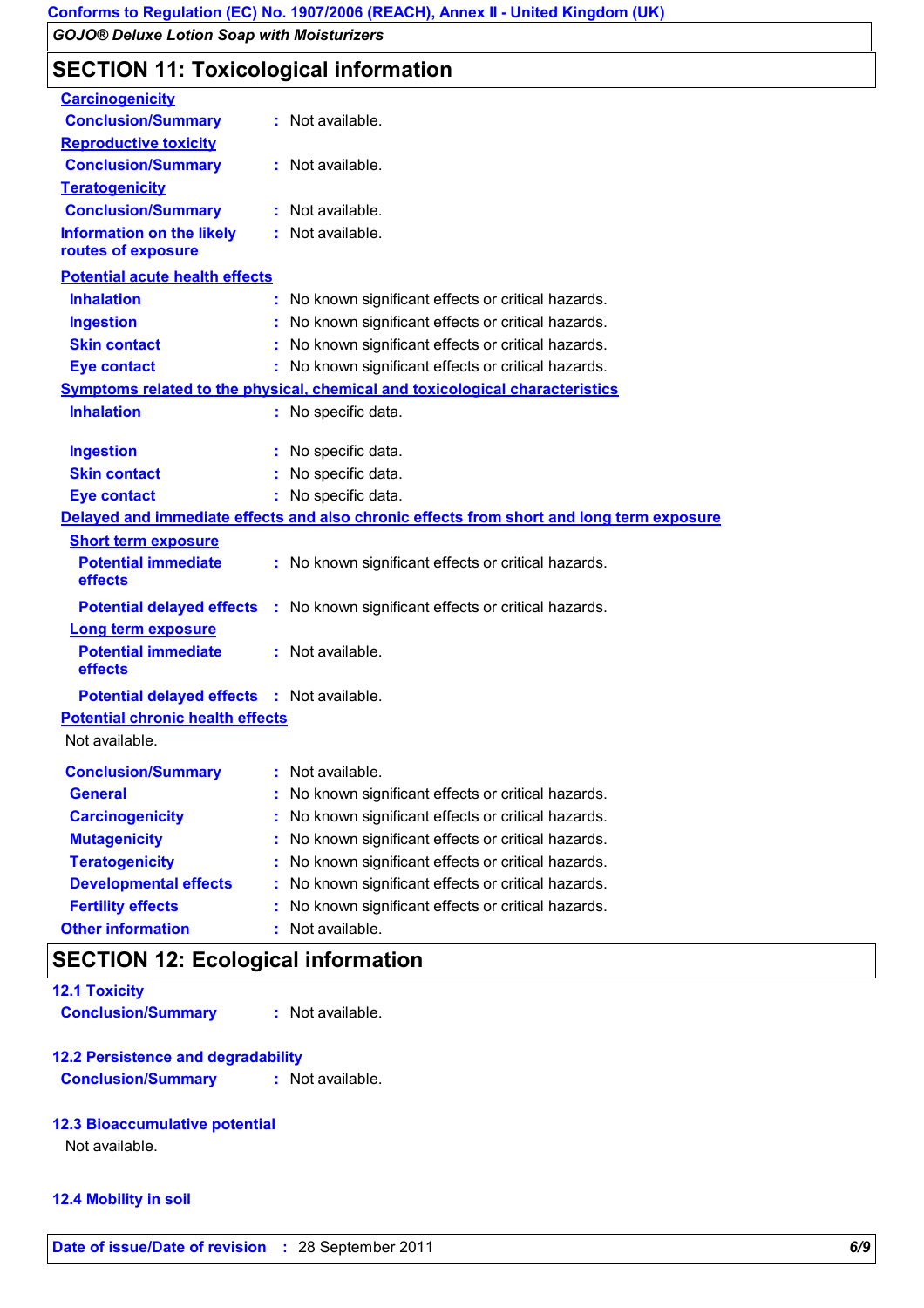# **SECTION 12: Ecological information**

| <b>Soil/water partition</b><br><b>coefficient (Koc)</b> | $:$ Not available. |
|---------------------------------------------------------|--------------------|
| <b>Mobility</b>                                         | : Not available.   |

| 12.5 Results of PBT and vPvB assessment |  |                   |  |  |
|-----------------------------------------|--|-------------------|--|--|
| <b>PBT</b>                              |  | : Not applicable. |  |  |
| <b>vPvB</b>                             |  | : Not applicable. |  |  |

**12.6 Other adverse effects** : No known significant effects or critical hazards.

# **SECTION 13: Disposal considerations**

The information in this section contains generic advice and guidance. The list of Identified Uses in Section 1 should be consulted for any available use-specific information provided in the Exposure Scenario(s).

### **13.1 Waste treatment methods**

| <b>Product</b>             |                                                                                                                                                                                                                                                                                                                                                                                                                                                                                                                                                                                                                                                                                                                                                                                                                                                                                                                                    |
|----------------------------|------------------------------------------------------------------------------------------------------------------------------------------------------------------------------------------------------------------------------------------------------------------------------------------------------------------------------------------------------------------------------------------------------------------------------------------------------------------------------------------------------------------------------------------------------------------------------------------------------------------------------------------------------------------------------------------------------------------------------------------------------------------------------------------------------------------------------------------------------------------------------------------------------------------------------------|
| <b>Methods of disposal</b> | : The generation of waste should be avoided or minimised wherever possible.<br>Significant quantities of waste product residues should not be disposed of via the foul<br>sewer but processed in a suitable effluent treatment plant. Dispose of surplus and<br>non-recyclable products via a licensed waste disposal contractor. Disposal of this<br>product, solutions and any by-products should at all times comply with the<br>requirements of environmental protection and waste disposal legislation and any<br>regional local authority requirements. Waste packaging should be recycled.<br>Incineration or landfill should only be considered when recycling is not feasible. This<br>material and its container must be disposed of in a safe way. Empty containers or<br>liners may retain some product residues. Avoid dispersal of spilt material and runoff<br>and contact with soil, waterways, drains and sewers. |
| <b>Hazardous waste</b>     | : Within the present knowledge of the supplier, this product is not regarded as<br>hazardous waste, as defined by EU Directive 91/689/EEC. Dispose of waste product<br>or used containers according to local regulations.                                                                                                                                                                                                                                                                                                                                                                                                                                                                                                                                                                                                                                                                                                          |
| <b>Packaging</b>           |                                                                                                                                                                                                                                                                                                                                                                                                                                                                                                                                                                                                                                                                                                                                                                                                                                                                                                                                    |
| <b>Methods of disposal</b> | : The generation of waste should be avoided or minimised wherever possible. Waste<br>packaging should be recycled. Incineration or landfill should only be considered<br>when recycling is not feasible.                                                                                                                                                                                                                                                                                                                                                                                                                                                                                                                                                                                                                                                                                                                           |
| <b>Special precautions</b> | : This material and its container must be disposed of in a safe way. Empty containers<br>or liners may retain some product residues. Avoid dispersal of spilt material and<br>runoff and contact with soil, waterways, drains and sewers.                                                                                                                                                                                                                                                                                                                                                                                                                                                                                                                                                                                                                                                                                          |

# **SECTION 14: Transport information**

|                                                              | <b>ADR/RID</b> | <b>ADN/ADNR</b> | <b>IMDG</b>    | <b>IATA</b>    |  |
|--------------------------------------------------------------|----------------|-----------------|----------------|----------------|--|
| 14.1 UN number                                               | Not regulated. | Not regulated.  | Not regulated. | Not regulated. |  |
| 14.2 UN proper<br>shipping name                              | $\blacksquare$ |                 |                |                |  |
| <b>14.3 Transport</b><br>hazard class(es)                    |                |                 |                |                |  |
| 14.4 Packing group  -                                        |                |                 |                |                |  |
| 14.5 Environmental No.<br>hazards                            |                | No.             | No.            | No.            |  |
| <b>14.6 Special</b><br>precautions for<br><b>user</b>        | Not available. | Not available.  | Not available. | Not available. |  |
| 7/9<br>Date of issue/Date of revision<br>: 28 September 2011 |                |                 |                |                |  |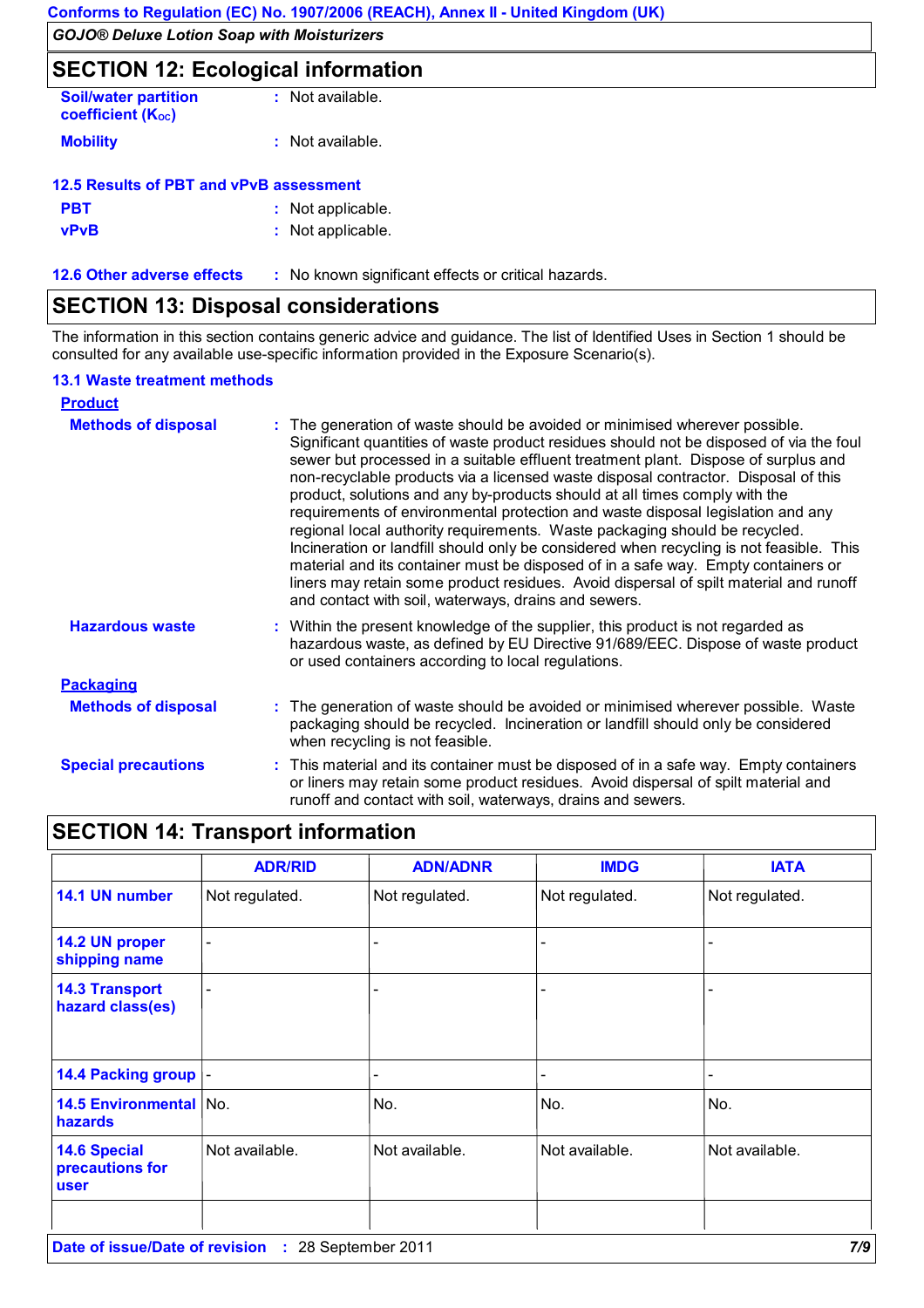| Conforms to Regulation (EC) No. 1907/2006 (REACH), Annex II - United Kingdom (UK)                                                                                                                                                                                                                                                                                                                                                                                                                                                                                                                                                                      |  |                                                                               |                                          |  |                                                                                                     |  |
|--------------------------------------------------------------------------------------------------------------------------------------------------------------------------------------------------------------------------------------------------------------------------------------------------------------------------------------------------------------------------------------------------------------------------------------------------------------------------------------------------------------------------------------------------------------------------------------------------------------------------------------------------------|--|-------------------------------------------------------------------------------|------------------------------------------|--|-----------------------------------------------------------------------------------------------------|--|
| <b>GOJO® Deluxe Lotion Soap with Moisturizers</b>                                                                                                                                                                                                                                                                                                                                                                                                                                                                                                                                                                                                      |  |                                                                               |                                          |  |                                                                                                     |  |
| <b>SECTION 14: Transport information</b>                                                                                                                                                                                                                                                                                                                                                                                                                                                                                                                                                                                                               |  |                                                                               |                                          |  |                                                                                                     |  |
| <b>Additional</b><br>information                                                                                                                                                                                                                                                                                                                                                                                                                                                                                                                                                                                                                       |  |                                                                               |                                          |  |                                                                                                     |  |
| <b>14.7 Transport in bulk</b><br>according to Annex II of<br><b>MARPOL 73/78 and the IBC</b><br>Code                                                                                                                                                                                                                                                                                                                                                                                                                                                                                                                                                   |  | : Not available.                                                              |                                          |  |                                                                                                     |  |
| <b>SECTION 15: Regulatory information</b>                                                                                                                                                                                                                                                                                                                                                                                                                                                                                                                                                                                                              |  |                                                                               |                                          |  |                                                                                                     |  |
| EU Regulation (EC) No. 1907/2006 (REACH)<br><b>Annex XIV - List of substances subject to authorisation</b><br><b>Substances of very high concern</b><br>None of the components are listed.<br><b>Annex XVII - Restrictions</b><br>on the manufacture,<br>placing on the market and<br>use of certain dangerous<br>substances, mixtures and<br><b>articles</b><br><b>Other EU regulations</b><br><b>Europe inventory</b><br><b>Black List Chemicals</b><br><b>Priority List Chemicals</b><br><b>Integrated pollution</b><br>prevention and control list<br>(IPPC) - Air<br><b>Integrated pollution</b><br>prevention and control list<br>(IPPC) - Water |  | : Not applicable.<br>Not listed<br>Not listed<br>: Not listed<br>: Not listed | : All components are listed or exempted. |  | 15.1 Safety, health and environmental regulations/legislation specific for the substance or mixture |  |
| <b>International regulations</b><br><b>Chemical Weapons</b><br><b>Convention List Schedule I</b>                                                                                                                                                                                                                                                                                                                                                                                                                                                                                                                                                       |  | : Not listed                                                                  |                                          |  |                                                                                                     |  |
| <b>Chemicals</b><br><b>Chemical Weapons</b><br><b>Convention List Schedule II</b><br><b>Chemicals</b>                                                                                                                                                                                                                                                                                                                                                                                                                                                                                                                                                  |  | : Not listed                                                                  |                                          |  |                                                                                                     |  |
| <b>Chemical Weapons</b><br><b>Convention List Schedule III</b><br><b>Chemicals</b>                                                                                                                                                                                                                                                                                                                                                                                                                                                                                                                                                                     |  | : Not listed                                                                  |                                          |  |                                                                                                     |  |
| <b>15.2 Chemical Safety</b><br><b>Assessment</b>                                                                                                                                                                                                                                                                                                                                                                                                                                                                                                                                                                                                       |  | or Not applicable.                                                            |                                          |  | : Chemical Safety Assessments for all substances in this product are either Complete                |  |
| <b>15.3 Registration status</b>                                                                                                                                                                                                                                                                                                                                                                                                                                                                                                                                                                                                                        |  | : Not applicable.                                                             |                                          |  |                                                                                                     |  |

# **SECTION 16: Other information**

| $\mathbb V$ Indicates information that has changed from previously issued version. |                                                                                                                                                                                                                                                               |  |  |  |
|------------------------------------------------------------------------------------|---------------------------------------------------------------------------------------------------------------------------------------------------------------------------------------------------------------------------------------------------------------|--|--|--|
| <b>Abbreviations and acronyms : ATE = Acute Toxicity Estimate</b>                  | CLP = Classification, Labelling and Packaging Regulation [Regulation (EC) No.<br>1272/2008]<br>DNEL = Derived No Effect Level<br>EUH statement = CLP-specific Hazard statement<br>PNEC = Predicted No Effect Concentration<br>RRN = REACH Registration Number |  |  |  |
|                                                                                    |                                                                                                                                                                                                                                                               |  |  |  |